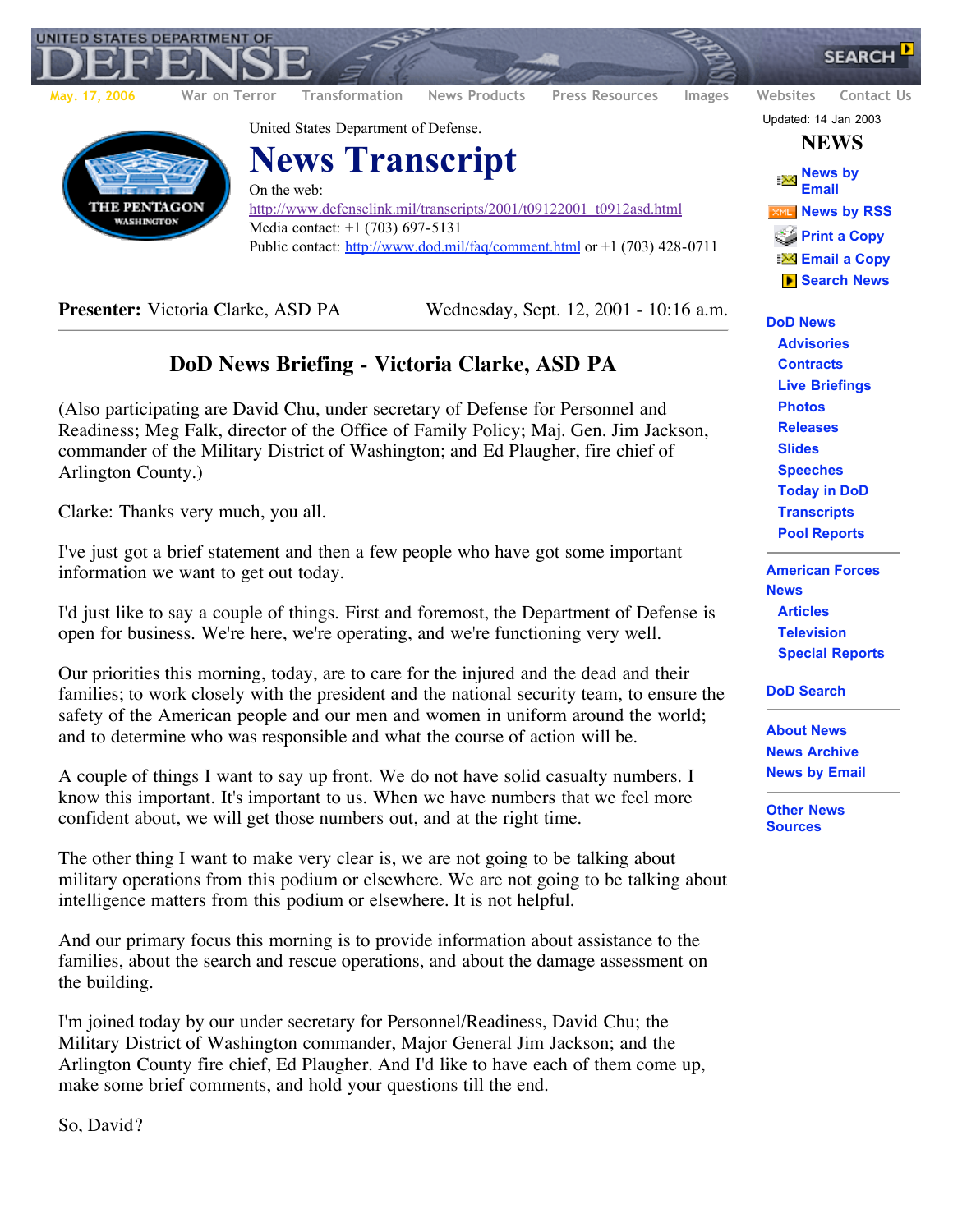Chu: Torie, thank you very much.

As you all know, the Department of Defense family has taken a terrible and tragic loss with the last 24 hours, and our deep sympathy goes out to the families of those most directly affected by these tragic events.

On the positive side, I am truly impressed by the spirit of the people in this department and the way they have rallied round, both yesterday and this morning, coming back into this building.

I do have, for those who have offices in the area bound by Corridors 2 through 6, which, as you know, are not useable at this juncture, we simply ask they call their supervisors for instructions on where they're supposed to go, if they've not already received those instructions.

I also want to give the department's thanks both to our own people and to the nation at large for the extraordinary, truly extraordinary response in donating blood. It's just terrific, and it shows how Americans will pull together in a crisis.

We are establishing -- it is now open -- at the Sheraton Crystal City, 1800 Jefferson Davis Highway, which, as you know, is on the Crystal City Metro stop -- a Pentagon Family Assistance Center. This is will fold into one place all the family assistance efforts of the department for all personnel, military of all branches, and civil. I'll have Meg Falk, who is our director of our Office of Family Policy, in just a moment say a word or two about the kind of capabilities that they have down there.

We will have a telephone number there shortly. Verizon is working very hard on installing that. It's not yet in, so unfortunately, I can't give you that number at this time. It will be a number, I should emphasize, just for the families. This is a center designed to help those families who are missing a family member, a family member is deceased or a family member is injured. We are committed to providing all the resources of the department to giving them the assistance that they should have.

I will emphasize we don't have answers to all your questions this morning. We are still working on some of these issues.

I would also emphasize to the families that the Sheraton Crystal City location is the place to go, not to the Pentagon, which is not the place we have this set up. It's set up in a commercial establishment, making it easier for them to get access and to make it as feasible as possible for us to provide them the services they need and deserve.

And with that, let me get Meg to say just a word or two about the kind of capabilities down there.

Falk: Yes. The Family Assistance Center set up at the Sheraton Crystal City is staffed with the best resources we could get. We have chaplains, social workers, personnel from all the services there to help and assist our families any way we can. We also have expertise, unfortunate expertise of people who served in the family assistance centers in the aftermath of Khobar and the Cole. They drove through the night to get up here so as to provide the very best possible support for our families.

And I, too, want to thank all those who worked all day yesterday and through the night in order to set up the center and to make all of the resources and all the care and all the love that we can give to our families who have lost their loved ones, to make all that happen.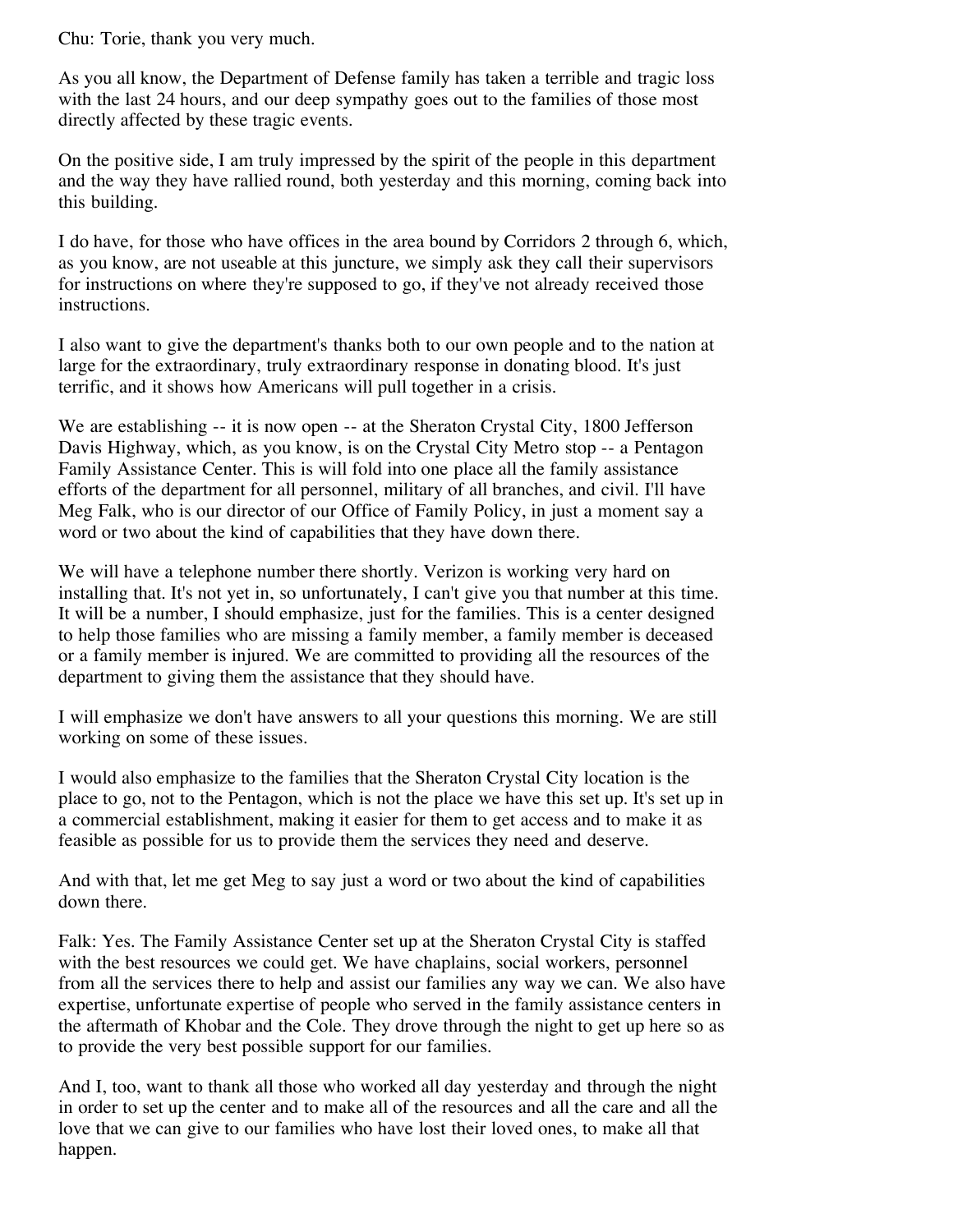So we encourage the families to go there. We will try to do everything we can to assist them. We can't answer all their questions at this point, but we will do our best for their questions to give them answers in as expedient time as possible.

Thank you.

Q: Excuse me. Can I just ask --

Clarke: We're going to ask -- (inaudible) -- important. We'd like each person to make their comments because their work is related.

Q: Could we have them spell their names?

Clarke: Sure.

Falk: "F" as in Frank - A-L-K. First name is Meg, M-E-G.

Clarke: Major General Jim Jackson, you can come up and talk, and then we'll have Ed Plaugher.

Jackson: My command's mission is to make sure that the military support that is needed for the operation is provided timely and effectively. And it's all based upon the incident commander's desires, and right now he is represented by the fire department personnel that you'll meet here shortly.

In that regard, what we are doing primarily right now is we're assisting in securing portions of the building inside to prevent personnel from going into damaged portions of the building. We're providing light labor support outside as required. I have an engineer company on the ground that is trained in urban search and rescue that is assisting the other teams, working in conjunction with them. And we're also functioning as the DOD liaison element with all the police, fire and other federal agencies in a combined operations center.

I'll answer questions in a little bit. Thank you.

Clarke: Then the Arlington County fire chief, Ed Plaugher, which is P-L-A-U-G-H-E-R.

Plaugher: Good morning.

As you can see for yourselves, we are still engaged in a very stubborn fire fight with parts of the building. We have recently requested some additional specialized apparatus that will gain entry into the center courtyard of the Pentagon, and we're bringing additional specialized individuals very highly trained in this type of fire fighting.

We do have on the scene the FEMA [Federal Emergency Management Agency] team, and they've been here for some time now.

As a matter of fact, when they're all here, there will actually be four of the what are called USAR-FEMA [Urban Search and Rescue-Federal Emergency Management Agency] teams. They are starting operations at this point in the crash site, while fire fighting operations are going on in the other parts of the Pentagon.

We have no estimate at this time of how long it's going to take to get the fire out or how much additional resources we're going to need. However, as we get information we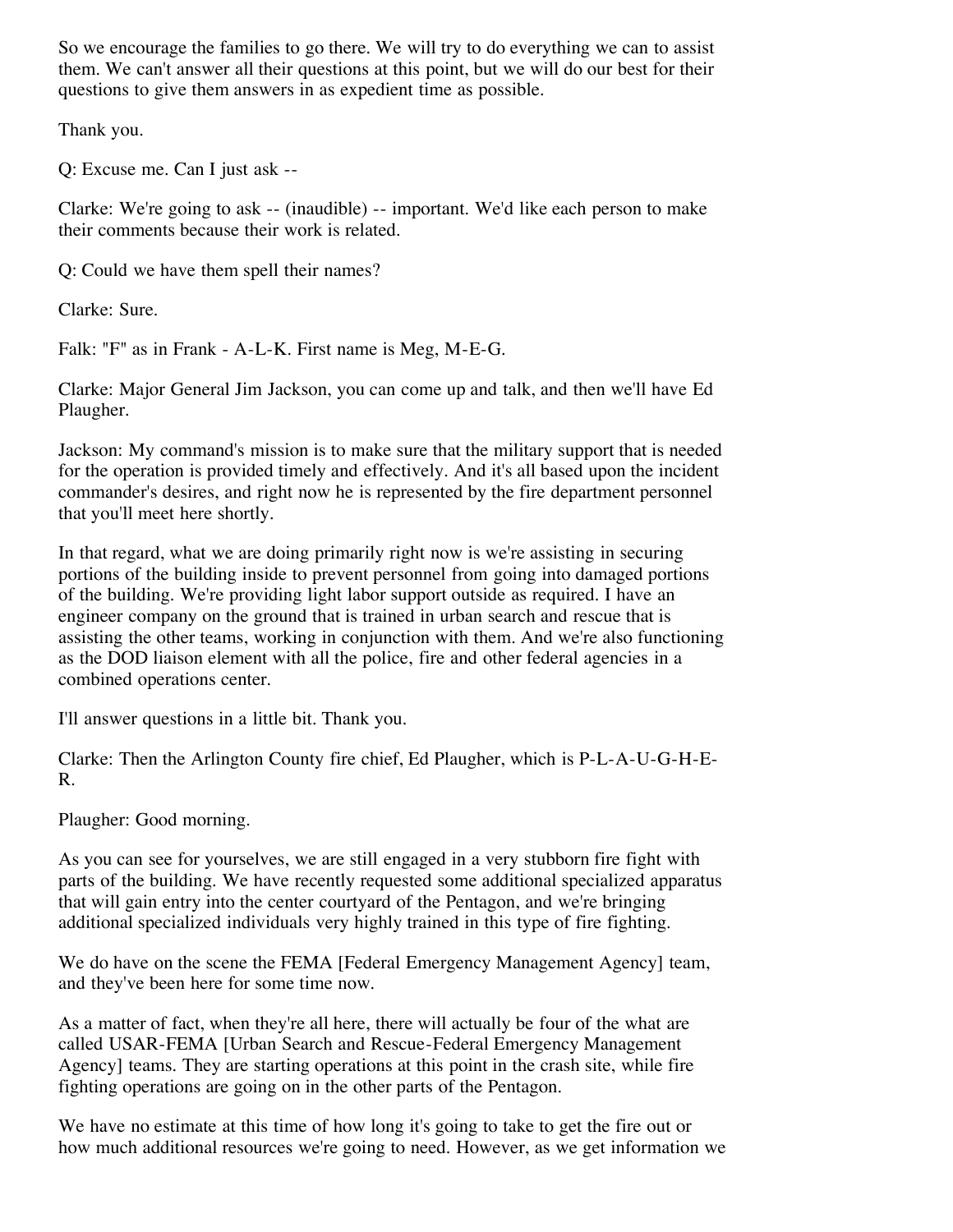will be sharing it with you through the joint information center, which is part of the FBI's joint command post.

Q: Can you tell us about the persistence of the fire --

Clarke: Yeah.

Q: Why it is so difficult in that apparently attic area that continues to burn? What is it about that?

Plaugher: They type of the construction of the Pentagon is very, very, I would call, stout World War II type of construction. A lot of concrete, a lot of very thick masonry. On top of that is a wooden roof structure. On top of the wooden roof structure is slate, and so it's just a very very difficult system to get through to extinguish, and it takes a lot of cutting with special tools and equipment, and then a lot of hand work by the firefighters to get up in there. And we're trying to get ahead of the fire right now.

Q: Are you going to knock down the sections that are leaning in the damaged part? Is that part of the game plan, or is that still a pending decision?

Plaugher: What typically USAR does is they make sure that they make it as safe as they possibly can for their people, so any debris that is loose or hanging comes down first. And so that you'll see that operation where there is some sort of demolition going on, and that is to make sure that any of the loose stuff doesn't fall on the rescue workers.

Q: Question, but with a very brief prelude. Yesterday, earlier, of course, most of the smoke and the fire seemed to be fuel from the plane, and then late yesterday afternoon, that had dissipated or been put out, and there was light smoke, and actually very little late in the afternoon. Now there's a lot more. So, there are two questions, or a two-part question: One, what is burning? And two, what's caused the fire, apparently, to start up again?

Plaugher: Okay. We were never able to fully extinguish the fire in the roof structure. We were able to get it mostly knocked down, and again because we're having extreme difficulty making access under the slate roof, it's to be expected to take awhile to get there. We have had the fuel from the jet catch fire again, and we're now in there with some additional hand-lines and some foam-lines, with aircraft fire-fighters inside of the insides of the Pentagon trying to suppress it, this time with fire-fighting foam.

Q: You said aircraft firefighters?

Plaugher: Yes, from the airport.

Q: From the airport?

Plaugher: From Reagan National Airport.

Q: Have you removed the bodies?

Q: Could you tell me how many bodies have been removed?

Plaugher: We have no information on any type of casualty or body counts at this time.

Q: By that you mean you haven't removed any bodies yet?

Plaugher: I will not say that, okay? But that whole process is being set up and is going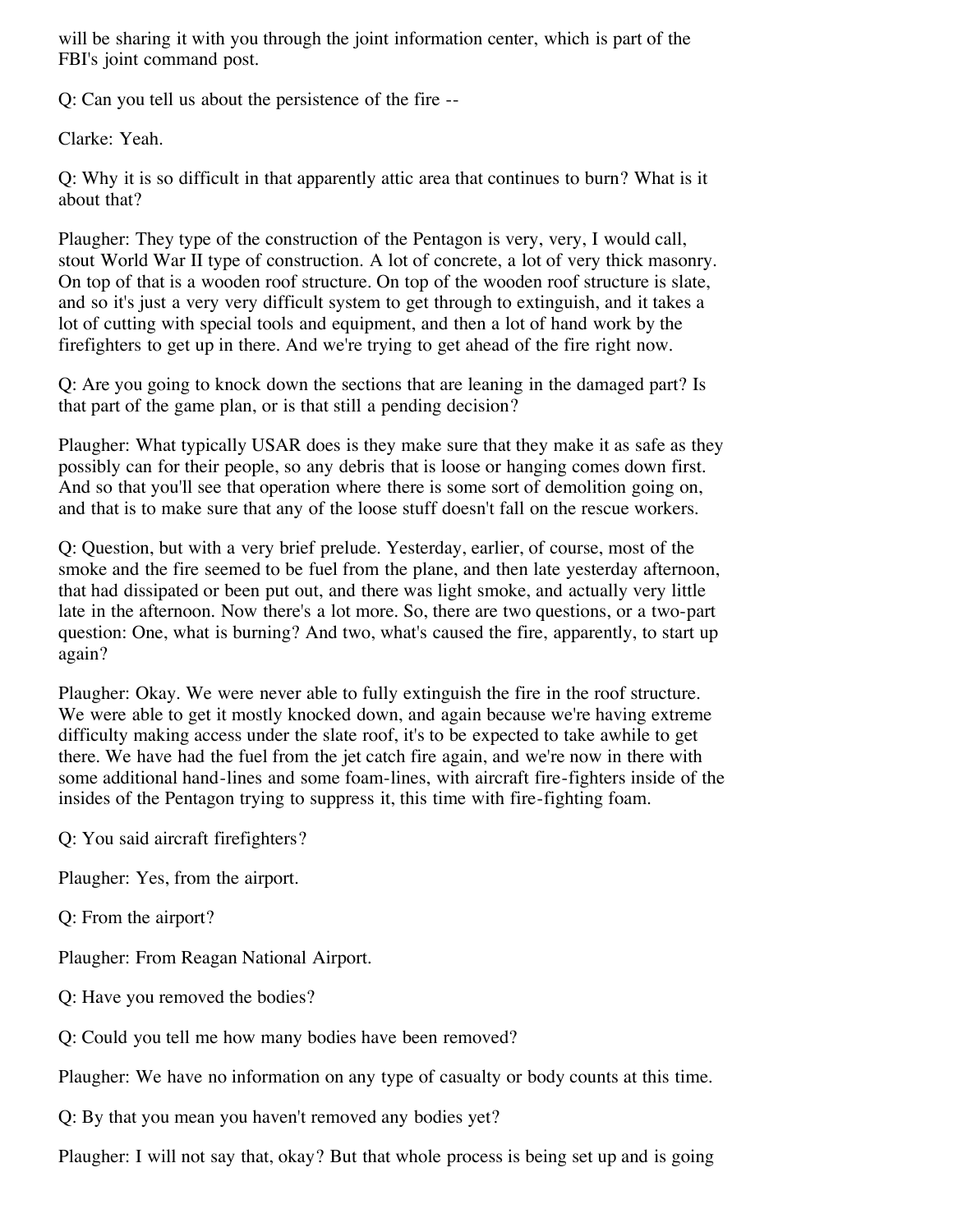to take some time. So again, that's not part of this briefing.

Q: Will you have to get onto the roof in order to put out that fire?

Plaugher: Yes. We're up on the roof, we're up there now. We have our fire-fighting forces up there with great support from all the area fire departments -- Washington and --

Q: Are you removing sections of the roof to get at the fire?

Plaugher: Yeah. We're doing what's called a "trench cut" which is a slice of the roof, which then lets the fire gases out of that part of the roof. We then bring water streams into the back part of the fire cut, and so that the fire actually sucks the water up to it and helps to extinguish the fire up there. Please excuse me, I've been up all night, so. But that's basically the technique that's used.

We have a couple of hundred firefighters on the fire ground right now from all of the area fire departments.

Q: Can you give us any sense of the area that was destroyed, how wide it is? How many feet? And did it break through to all five rings of the Pentagon?

Plaugher: It did not break through to all five rings, and I do not know the measurements.

Q: Is there anything left of the aircraft at all?

Plaugher: First all, the question about the aircraft, there are some small pieces of aircraft visible from the interior during this fire-fighting operation I'm talking about, but not large sections. In other words, there's no fuselage sections and that sort of thing.

The other question?

Q: Do you have any injuries among firefighters, any at all?

Plaugher: We've had some small. When I say small, I'm talking about not major types of injuries. But we've had -- to my knowledge, we had four fighters transport to area hospitals for some minor injuries, and that probably has changed since I've even been here.

Q: They were not hurt in the collapse?

Plaugher: I'm sorry?

Q: They were not hurt -- no one was hurt in the collapse?

Plaugher: Not to my knowledge, right.

Q: Is that the only ring that has collapsed?

Plaugher: That is the only ring that has collapsed.

Q: Which ring, the E ring?

Plaugher: The very exposed ring.

Q: Chief, there are small pieces of the plane virtually all over, out over the highway,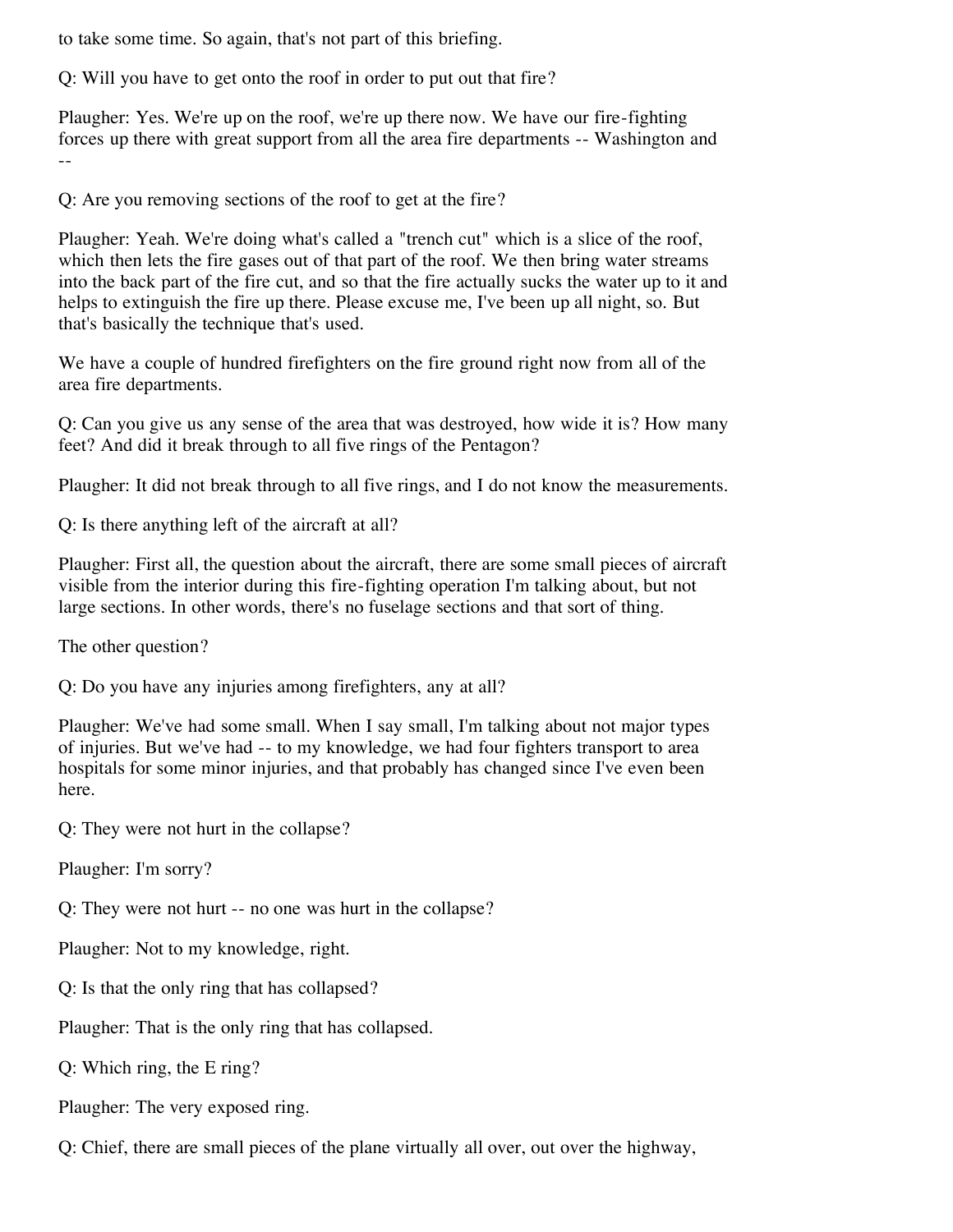tiny pieces. Would you say the plane exploded, virtually exploded on impact due to the fuel or --

Plaugher: You know, I'd rather not comment on that.

We have a lot of eyewitnesses that can give you better information about what actually happened with the aircraft as it approached. So we don't know. I don't know.

Q: Have you -- have search and rescue teams made a priority of finding the black box of the aircraft? Have you gotten to that stage of trying to locate that at this point?

Plaugher: We obviously will, at the appropriate time. But at this particular time, we're all in the preliminary stages of setting up the further operations.

Q: Can you describe how many firemen have been involved in this, how many units, or any way that you can, to give us a quantitative estimate?

Plaugher: Actually, believe it or not, we do not know. We had just this tremendous outpouring of help from the entire community, and we had firefighters and fire units from places that I didn't even know existed, here to help with the situation. So -- excuse me --

Q: Several states?

Plaugher: Oh, yeah. Several states.

Q: Did they come from -- how far?

Plaugher: All over Virginia, Maryland, Pennsylvania.

Q: How many search and rescue people do you have standing by?

Plaugher: Okay. We have four USAR teams. Each one of these USAR teams has a complement -- and the last I was briefed, there were about 60-some people in each team, so there's four times 60-some of the USAR teams here.

Q: Four search and rescue --

Q: Where are they from?

Plaugher: Four search -- the search and rescue teams are from Fairfax County, Montgomery County; from the Virginia Beach Fire Department; and from a fire department in Tennessee. And I'm sorry I don't know which fire department in Tennessee, but it's called the Tennessee Task Force, so it might be made up of several fire departments out of Tennessee.

Q: Are more coming in, sir?

Plaugher: Not at this time. As you might imagine, the USAR teams are fully engaged in the situation in New York City and other places. And so we're going to try -- what I've been told is they're going to try to hold it with the four urban search and rescue teams --

Q: Have you had trouble getting search and rescue teams --

Plaugher: No, we have not. FEMA has been fabulous.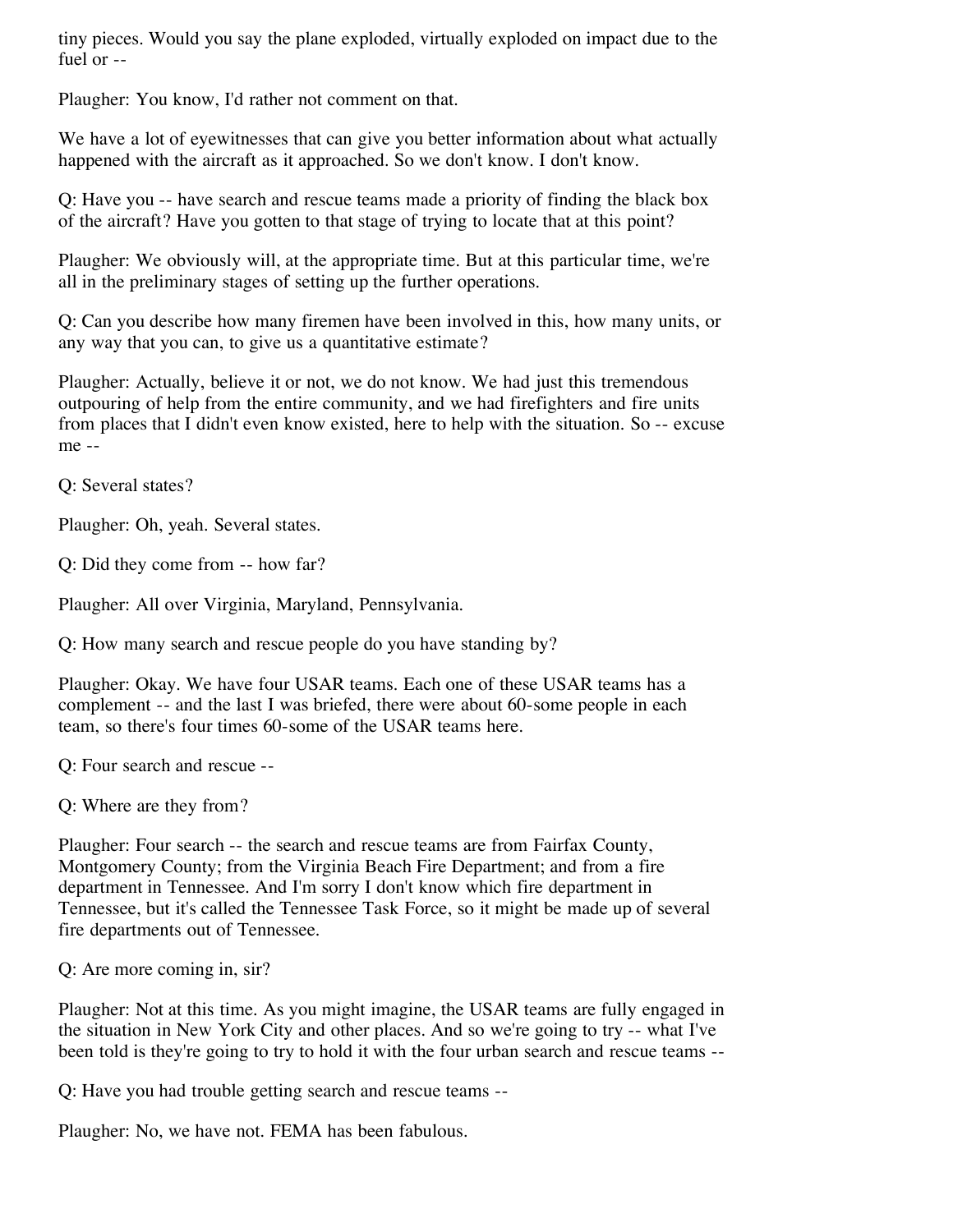Q: Will you be able to assure people that are working in the building that it's safe for them now to be there, with the smoke that's pouring out of the building?

Plaugher: We will be constantly evaluating the conditions within the -- inside the Pentagon and working with the Pentagon staff to make sure that it is safe.

Q: What's the special apparatus --

Q: Could you describe the extent of the damage now? Could you describe --

Plaugher: The apparatus question was -- we need some very low-profile apparatus to make it into the center courtyard of the Pentagon, so we can gain access to some of the roof structures. And because of some very old fire stations in some communities, they actually do design fire apparatus, with very, very low profiles, that has the reach capability that we need.

Sir?

Q: Could you describe the extent of the damage caused by the fire now? I mean, Corridors 2 through 6 are closed. Is there fire damage now throughout that -- through all the rings?

Plaugher: Not through all the rings, but to the two rings on each side of the crash site that -- we have some covered walkways and we have fire going down those covered walkways, that has gone out to those covered walkways and now going down those corridors.

Q: What about the flooding?

Plaugher: Obviously, we're using large amounts of water, and so we are deeply concerned about how much water damage that we're doing, particularly to the basement of the Pentagon and other areas. And so we're having that evaluated --

Q: How hot is the fire right now, and how hot was it at its worst? Do you have any figures on that?

Plaugher: It's a stubborn fire. And it's not hot, and we're not, you know, engaged in a fully, you know, roaring fire situation; it's just stubborn, very difficult to get to and very difficult to extinguish.

The jet fuel fire that I was talking about earlier -- it's one of those things when you're dealing with a flammable liquid, it's very -- you got to put a blanket of foam over the top of it to stop it from flaring up.

Q: Where is the jet fuel? Just --

Plaugher: We have what we believe is a puddle right there that the -- what we believe is to be the nose of the aircraft. So --

Q: Where is that? What ring is that, or corridor --

Q: Can you describe the reconnaissance efforts you used initially to determine survivors?

Plaugher: Okay. We immediately sent crews into the Pentagon upon arrival, to try to make sure we had a handle on exactly what parts of the building that we were in. And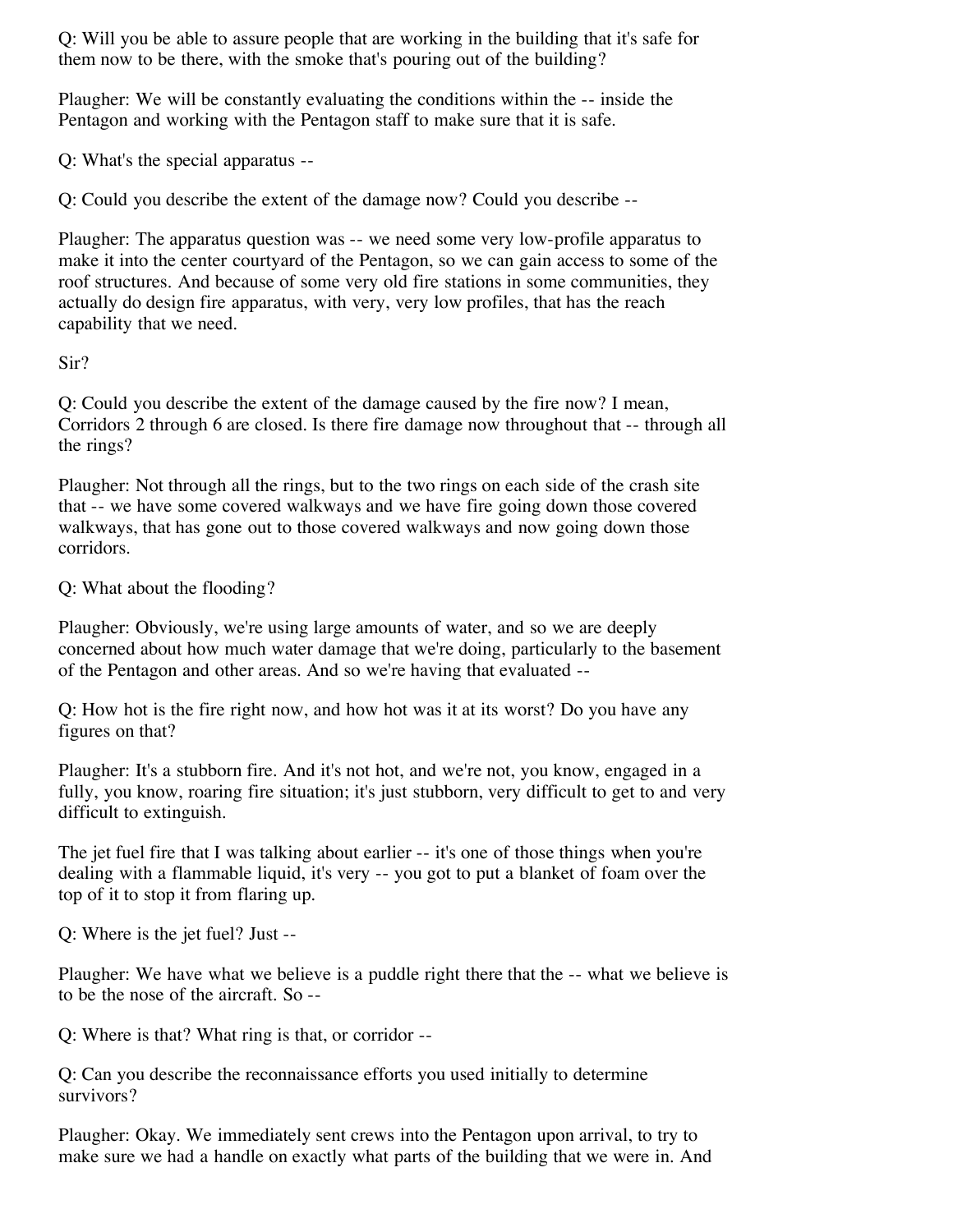at that particular time, we were able to do a lot of search and we were able to do a lot of confirmation of the various parts of the building.

As you might imagine, with the volume of fire that we had, it got continually worse inside of there, so we had to back out. But early on, we were able to make quite a good -- what we call a preliminary search of this --

Clarke: Chief, let me make one point here.

Plaugher: Yeah.

Clarke: Folks, I had promised the chief he could get back to the job at hand, so make - probably the last question for him -- (off mike).

Q: You made a statement last night, a raw estimate of potential casualties of between 100 up to 800 -- really raw and preliminary, I understand --

Plaugher: Absolutely.

Q: Can you give a sense of how you arrived at that figure? And have you backed off of that today or expanded it, given that -- and it's still raw --

Plaugher: What I said last night was, this was a ballpark figure. You know, in other words, this is what we're looking at as far as for the size of it.

Again, we really do not have any casualty counts at this time. And you know, if you want to say that, you know, is that still accurate, I would say that we don't know anything other than it might still be accurate. I mean, wow, 100 to 800? That's huge, but that's the best we can do.

Q: When you say the fire is stubborn, does that mean there are spots of fire in different portions, or --

Plaugher: Up in the roof section. It's hard to get to.

Q: I see. Can you tell me where the fire is now?

Plaugher: As well as in the area right where the crash site was.

Q: (Off mike.)

Plaugher: Right.

Q: So those two areas of fire --

Plaugher: That's correct.

Q: -- are still burning.

Q: And sir, have you cut through the roof to prevent it from spreading to the unaffected part of the Pentagon?

Plaugher: We are doing that now.

(Chief Plaugher departs.)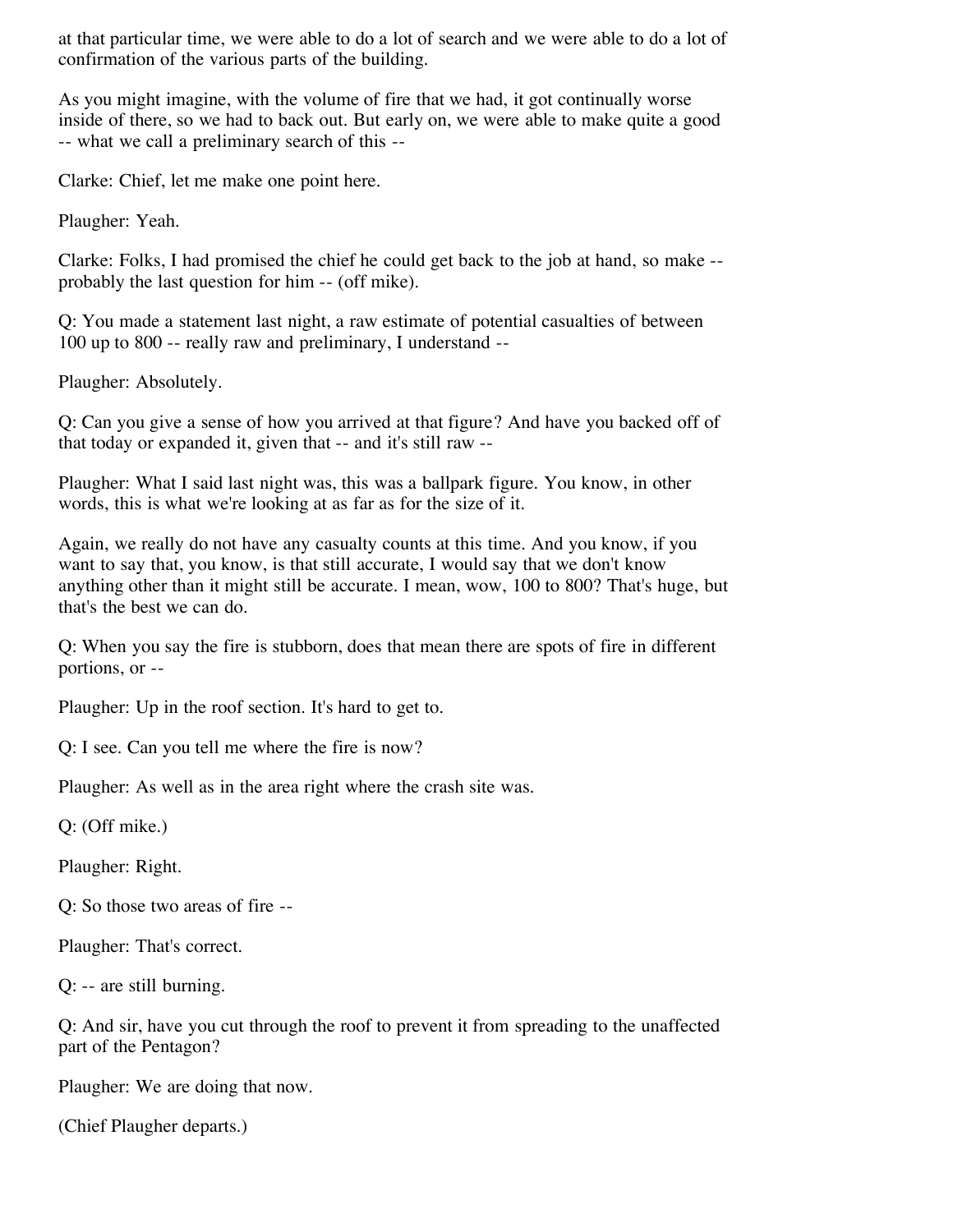Clarke: Yes?

Q: Torie, you don't want to talk about casualties, but you obviously are pulling together a list of missing and must have at this point some ballpark estimate of how many people you believe are missing. It doesn't mean they're dead --

Clarke: Each of the components is doing a roster check. Each of the components is doing that.

We have preliminary numbers. We do not want to put out the preliminary numbers until we're more confident of them. As we get the information, we'll put it out.

And let me make a point of something, which I talked about with the secretary this morning. We understand how much you need and want information, and we understand what you're trying to do. We are  $-$  as we get information that we feel confident about, we will put it out. But we are going to be very careful about what we talk about and what we don't talk about.

So, as much as I know the desire for information about operations, military operations, for instance, we're just not going to do it because it's not helpful. What we're trying to plan now, for instance, is some briefings from the services in terms of the civil support that is being provided by the military. But I hope you'll understand. And any questions, more on the family assistance, again, this is a very, very important priority this morning, that we get out the information what we're doing for the families.

Q: Can you just tell me where they drove up from? You said the ones who were involved with the Cole and the --

Q: Torie? Torie, just one more question.

Clarke: Okay, let Meg answer Andrea's question and then I'll do it.

Falk: Yes, the people who set up the Family Assistance Center in the aftermath of the Cole drove up from Norfolk, the whole Hampton Roads area, really, last night. And they're very experienced in this kind of thing, and that's why we called them in to support us in this effort.

Q: Torie, just one question. Realizing again, to press this casualties point, realizing you don't know how many people were there at the time --

Clarke: Right.

Q: -- could you give us a round figure on now many workers would normally be in that area of the building, realizing that construction was going on. Is it the high hundreds?

Clarke: No, I really can't do that, Charlie. No, I really -- I really can't give you that number. I have -- I have --

Q: Is 800 an inaccurate figure?

Clarke: I just -- I have no confidence in the 800 number, I have no confidence in any numbers right now. As we get the information, as I said, the components are doing the roster checks, as we get the information, we'll make it available.

Q: Can you give us a sense of what the secretary is doing today, and what the Department of Defense is doing to respond to the attacks to the symbol of American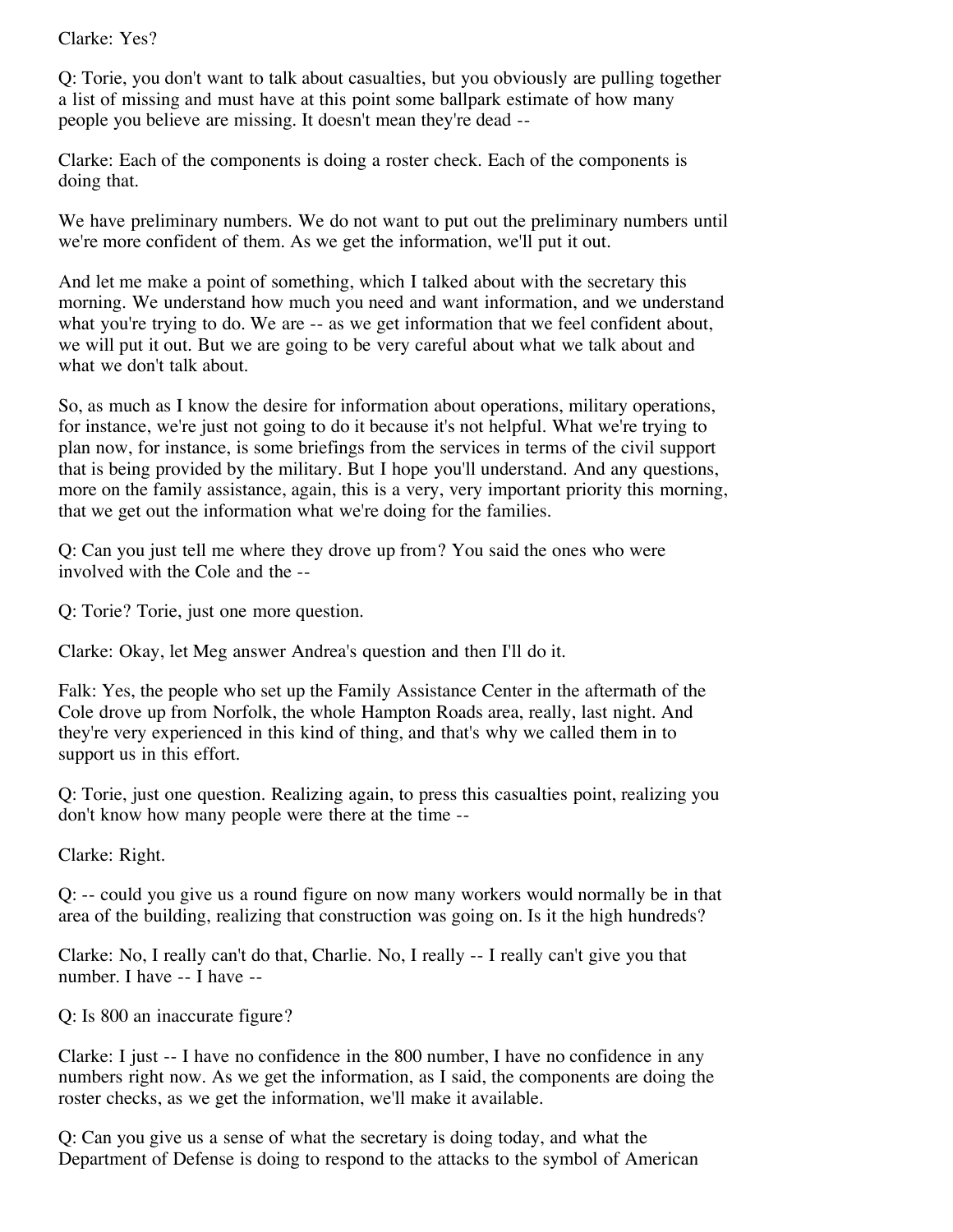military. I mean --

Q: Torie, when did he leave here last night?

Clarke: He went -- the secretary last night was over at the White House for the president's speech and a meeting after that with the president. Went home late last night, I don't know the exact time, but I know it was well after 10:00; came back this morning sometime between 5:30, 5:45, walked around to the site again and talked to some of the firefighters and others.

And the day, obviously, is going to be spent working closely with the president and the vice president and other members of the national security team, working on, as I said before, taking all the appropriate measures to ensure that the American people are safe, to ensure that our men and women in uniform are safe, and putting every effort towards the appropriate actions on those who are responsible.

Q: And what's being done at military bases across the country?

Clarke: Barbara?

And -- I'm sorry, I'll give you some -- there are meetings at the White House today. There will be congressional briefings.

Q: With air traffic, commercial air traffic still stopped in the United States, why is NORAD and the military continuing to fly combat air patrol over New York and Washington?

Clarke: Barbara, I'm not going to get into any details about what we're doing and what we're not doing. We're taking the appropriate precautionary measures, we're taking the appropriate steps, but we're just not going to go into details about what they're doing and what they're not doing.

Yes?

Q: Can you confirm that bodies were taken out overnight from the site?

Clarke: No, I cannot.

Q: You can't confirm that there were --

Clarke: No, I cannot.

Q: Can you say whether bodies have been identified and next of kin notified?

Clarke: The process is beginning. That's all I can tell you at this time. But again, they're taking things very, very carefully.

Q: The process of identification or notification?

Clarke: The process of locating and identification has begun.

Q: Torie, have they gone through the blueprints or talked to people doing the renovations? Do you have a list of exactly which offices were even affected?

Clarke: Yes. And the MDW folks -- if you want to come up, General Jackson, and talk about that -- can talk a little bit about that.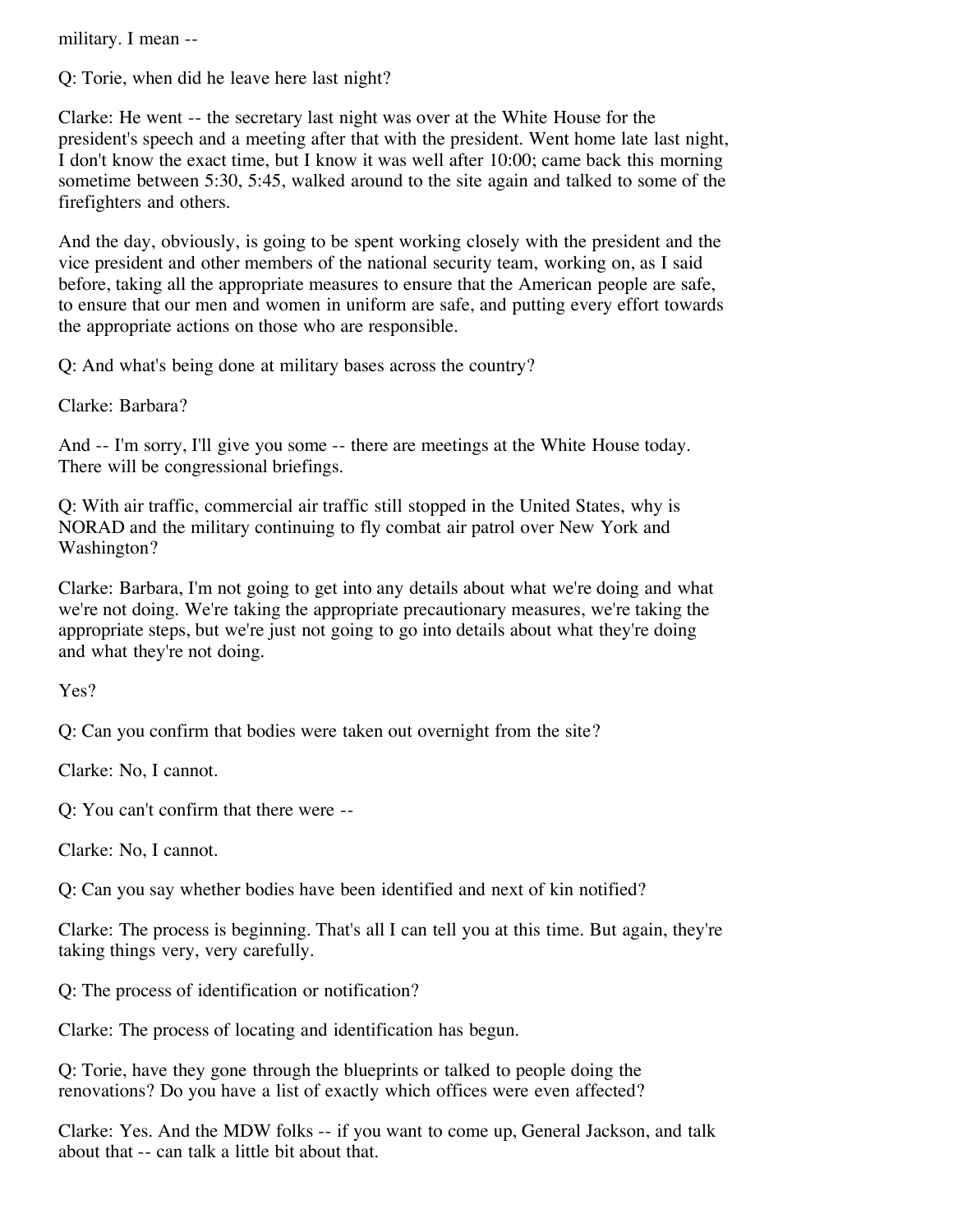Jackson: All I can do is offer to you that in several of the meetings I've been in, the contractors who were involved with the renovations of the building have been involved. They are providing support in the way of blueprints and construction reports that they've got, to include equipment that they have and shoring material out on the outside. And so they've been -- they're tied in directly to all the liaison work with all the agencies.

Q: Can you tell us which offices are now out of commission?

Jackson: No, I can't tell you. I can't tell you that right now specifically. I mean, I just don't know them.

Q: What percentage of the offices were unoccupied as a result of the renovations?

Jackson: I don't know that. Again, the number situation is difficult because any given moment there were people moving around the building, the rooms, moving from one to the other, moving the equipment back and forth. It's hard to pinpoint the numbers.

Q: What extra security measures have you taken here in the building in lieu of the --

Jackson: The only thing we've done is I've offered up some of the soldiers that work for me to seal off the internal parts of the building to -- again, to keep people out of that, to allow the firefighters to do their work in a safe manner. And that's to include both the fire hazard and smoke hazard that is continuing as the fire continues. It's just soldiers there advising people not to go down certain corridors. That's all it is.

Q: D.C. Guard and Virginia Guard. Can you give us some estimate of sort of who's being called?

Jackson: Sir, I don't really have that information.

My focus has been totally on my business. I really don't know what -- (off mike).

Q: General, of the about \$10 billion renovation of the Pentagon that's scheduled, how much has been completed and how much was involved in this --

Jackson: Sir, as I don't work -

Q: -- percentage aside.

Jackson: I don't work in the Pentagon. I really don't know that answer. I'll have to defer that to somebody else.

Q: Is it true -- (off mike) -- Old Guard? Is that who you've got doing this; the guys who do the ceremonial --

Jackson: Yes. The Old Guard is an active duty infantry organization with a multiple mission requirement, and one of them is to be able to do contingency work like this. And they do spend a significant amount of their time practicing these skills.

Q: I notice that funerals were proceeding at Arlington Cemetery this morning, at least some. I heard 21-gun salutes while I was -- (off mike).

Jackson: We have reduced some of our support to the funerals, but some are, in fact, going on based on capabilities and families' desires.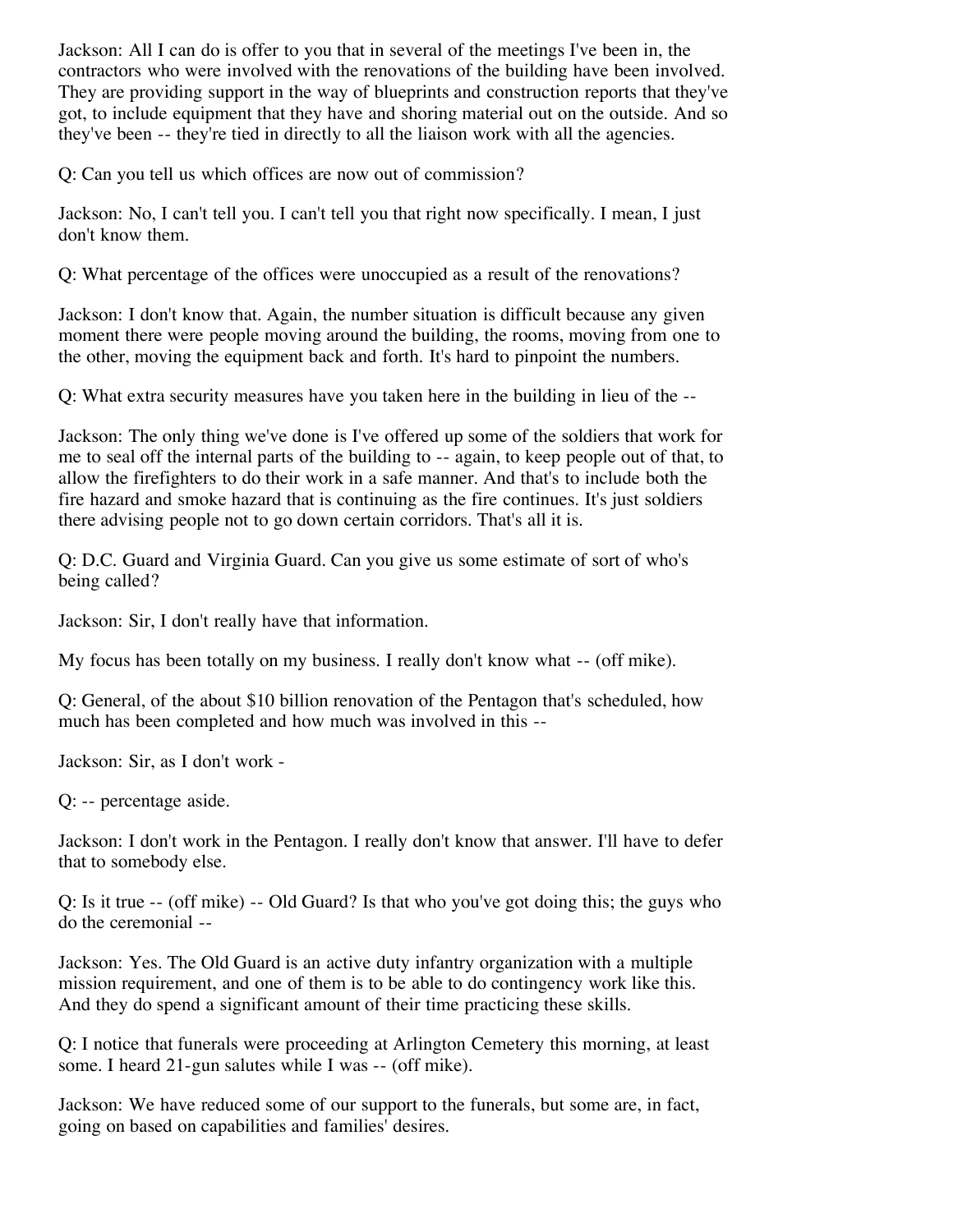Q: Sir, so some of the people that would normally be involved in funerals are now guarding some of the entryways here in the building?

Jackson: That's correct.

Q: Can you tell us a little bit more in detail about this engineering company that you said was on the ground here, and sort of what their capabilities are and, you know, what their technical --

Jackson: What it is is it's a military version of the urban search and rescue organizations. They work closely with those teams that you heard mentioned before, they train with them, we do joint exercises with them periodically. The skills are identical; the equipments are very similar.

Q: Can you go into any details?

Jackson: It's a fairly long list of stuff. Much of it is commercial grade bought off the shelf, some of it is purchased specifically for their purposes. It's the SCBA bottles; the heavy masks that you see them carrying; a lot of protective gear to be able to cut through concrete, wood, metal and so forth.

Q: (Off mike.)

Jackson: They are an urban search and rescue organization, much similar to what we have on the ground with the other counties.

Q: Are they a part of NDW too or did they come in from some other --

Jackson: No, they're part of my organization.

Q: And where are they based?

Jackson: Out of Fort Belvoir.

Q: General, does the military district remain Threat Con Delta?

Jackson: Yes, sir, they do.

Q: In the whole arena?

Jackson: Yes, sir, they are.

Q: Torie, is it proper to say that roughly half the Pentagon cannot be occupied today?

Clarke: You know, I saw that number, I don't know where someone got it. It is incorrect to say anything because we don't have the exact assessment yet. There are certain portions of the building, obviously, that cannot be used. We don't have exact numbers of who's coming in and who's not.

But I can tell you, the overwhelming majority of people who can be here today are here. I don't know who was here at 5:15, 5:30 this morning, but the parking lots were filled and people were doing everything to get here and get to work.

Q: Torie --

Clarke: And other -- no, let me finish. Other offices were making accommodations to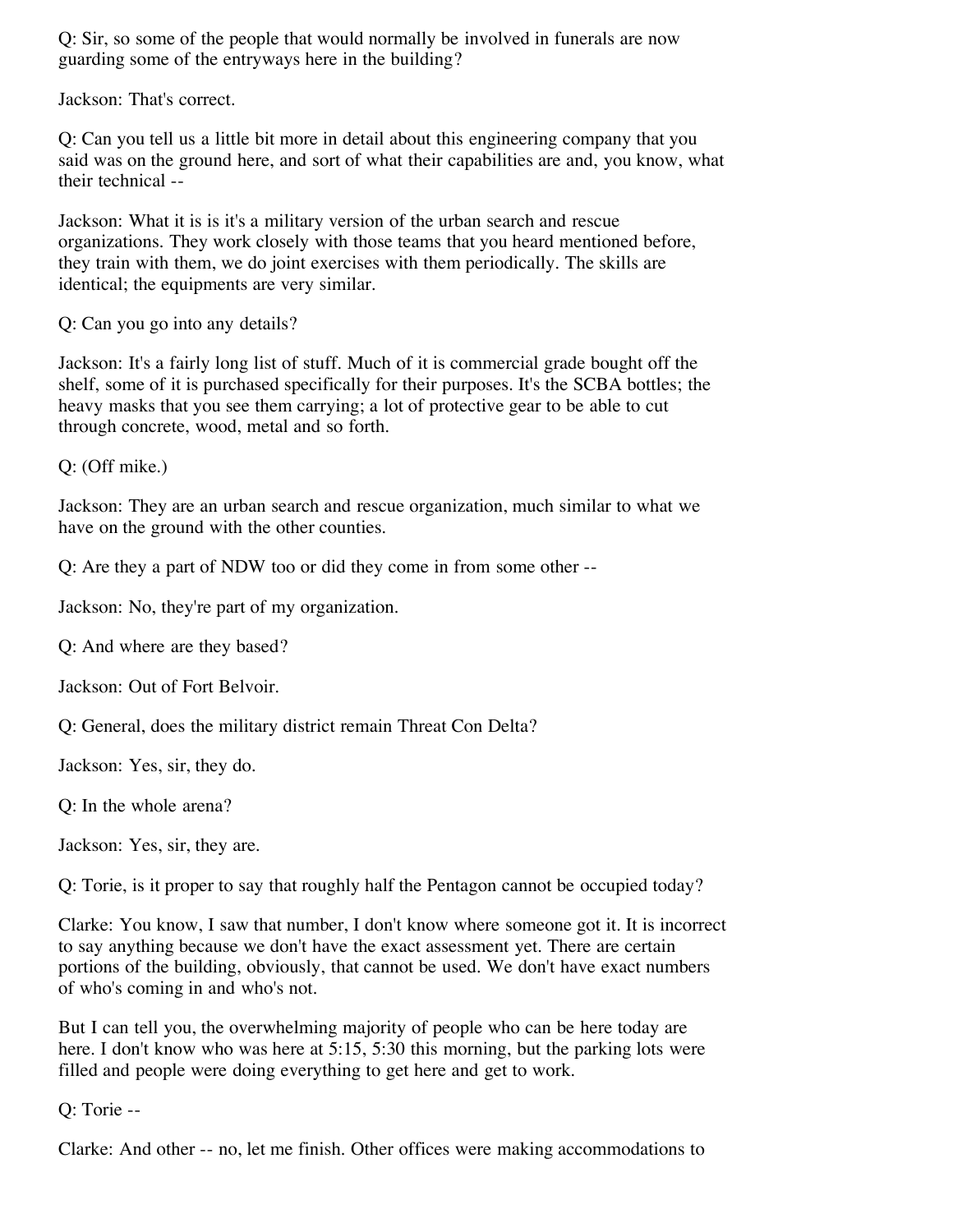provide office space for those who don't have it. So we don't have exact numbers, John, but --

Q: So you can double-team in various offices --

Clarke: Sure.

Q: -- bring people in, even though maybe physically half the Pentagon is out of commission.

Clarke: Right.

Q: Torie, does the military remain on ThreatCon Delta around the world?

Clarke: You know, Charlie, I'm not going to talk about the force protection conditions and threat conditions from here for right now. I know we talked about it yesterday; it is an exception. And we'd rather not get into every single day analyzing what that is. Again, it's just not helpful. It's just not helpful, and it's not constructive.

Q: Can you give us an idea about what the Navy has stationed outside New York on the East Coast?

Clarke: No, again, we're not going talk about military operations. What we're working on now is some briefings for you all about what they are providing in terms of civil support. But we are not going to be talking about the military operation.

Q: Are the military operations being directed from this -

Q: Torie, can we just ask --

Clarke: Wait, let me take it back here.

Q: Are the military operations being directed here, or is Joint Forces Command handling that? They're usually the ones that are thought of as responsible for homeland defense.

Clarke: I think it is  $-$  it is accurate to say that this has been an incredibly cohesive activity for the last -- however long we've been -- been at this now -- over 24 hours. And it is very accurate to say the president of the United States is in charge of what is happening. He is fully engaged. He is fully aware of what is going on. And that is where the action is being directed.

Q: Have the carriers that have put to sea --

Clarke: Charlie?

Q: -- is it a safety factor for them, or to give the American people a sense that they're being protected? The ships that have put to sea.

Clarke: I'm not going to talk about what they're doing and why they're doing it. Just not going to do it.

Yeah.

Q: Could you get for us a list of the -- of the departments or agencies that are now not able to work because corridors two through six are closed?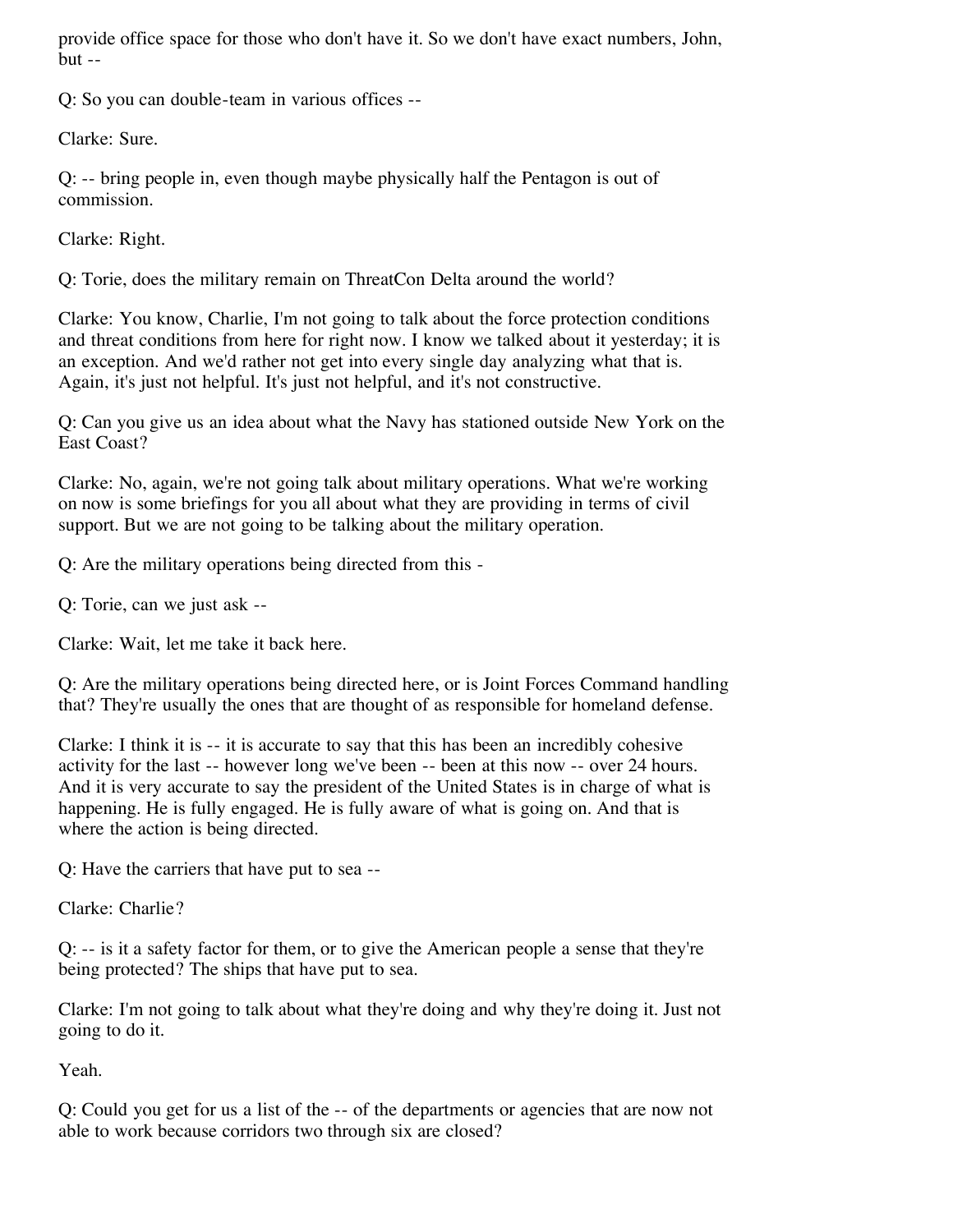Clarke: We'll see what we can do -- see what we can do.

One point I did want to make about the Guard -- our estimates -- and again, I apologize that we don't have hard and fast numbers on all of these things. There are a lot of things going on out there. But we believe there are about 2,800 Guard who are working in a variety of places around the country. We will try to get more information about that. In addition to those who have been called up, there are, I'm sure, hundreds by now who have volunteered on their own.

Q: When do you expect to be able to give us some numbers?

Q: How many -- how many have been actually called up as a -- as a part of this?

Clarke: Approximately 2,800.

Q: Around the country or just --

Clarke: Around the country.

Q: Actually involuntarily called up -- the presidential call- up of 1995 --

Clarke: No, by the governors.

Q: By the governors?

Clarke: Yes.

Q: Governor Glendening said yesterday that some of his MPs have been federalized.

Clarke: That is not my understanding. I know we have some of the Maryland Guard here. That is not my understanding, Jim, but we'll check that for you.

Q: When do you expect to be able to give us some kind of an estimate --

Clarke: Wait, Charlie, let me go -- let me go back there for a second.

Q: Have you started making any sort of medium-term plans over the next week or two for where you're going to relocate people from those offices, whether in the Pentagon or in extension offices in Northern Virginia?

Clarke: Again, the priority today is to take care of the injured or take care of the dead, to take care of their families, to make all the appropriate provisions for them. As I said, a lot of people are here. They are working. The Pentagon is up and functioning, I'm sure as the hours go on, will make those provisions. But as I say, it's already happening. People are already moving into other folks' offices and doubling up on desks in other places.

Q: The chief said that there were firefighters that came from all around, places you didn't even know. Have you guys reached a limit of the volunteer help that you need, or could you use more firefighters from around the area?

Clarke: I'd direct that to the chief. They're in charge of that. We'd direct that to them.

Q: Do you have any estimate of the number of people who reported to work here today?

Clarke: No, but we can try to get it. I don't know how we do that, but we can try to get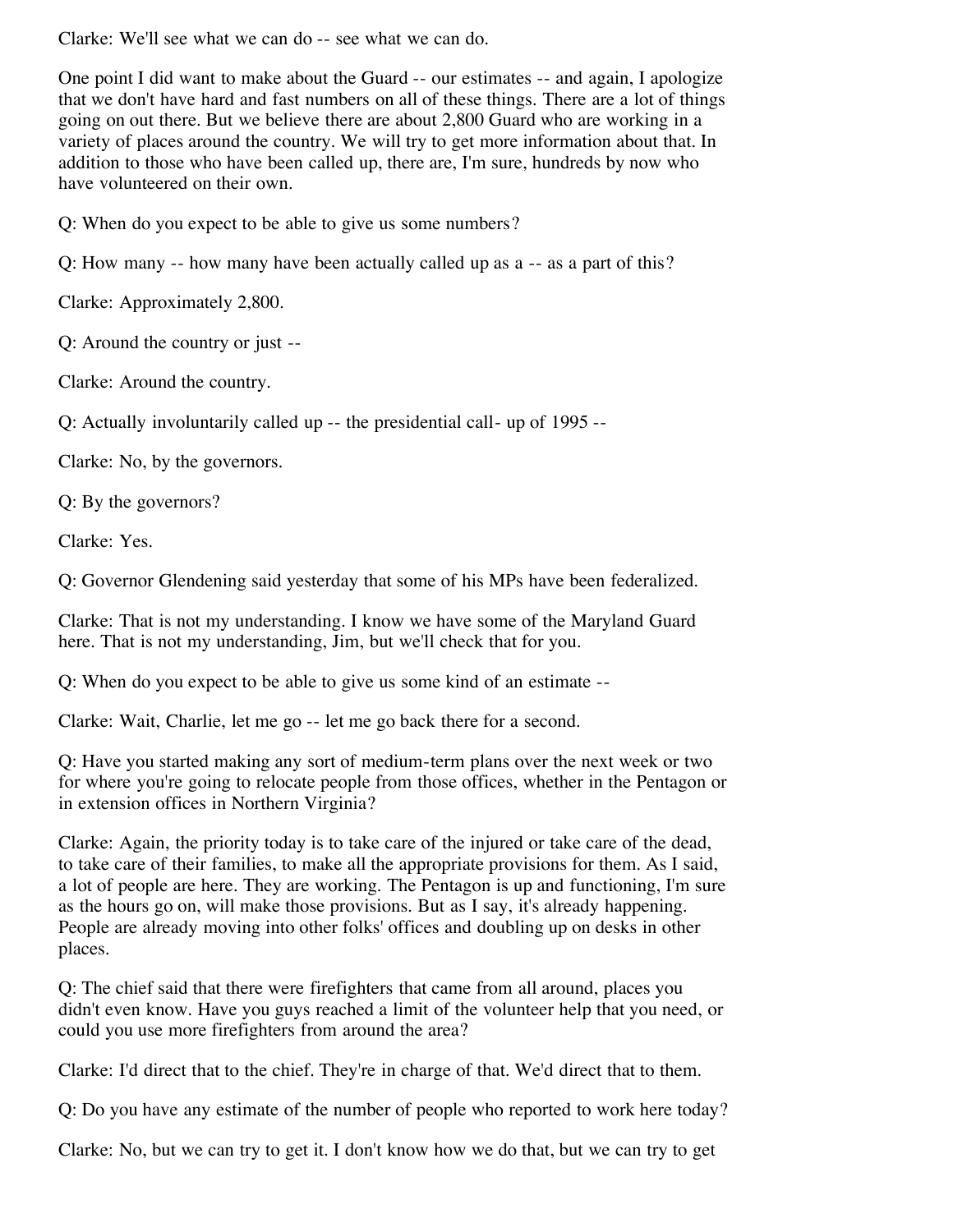that number.

Q: Thousands? Hundreds?

Clarke: Oh, definitely in the thousands.

Q: Torie, do you have major reports of power outages here or loss of command and control capability? Can you give us anything?

Clarke: No. I mean, there are certain sections, obviously, that are not up and operating, but most of the places where we can go are up and operating, the power is on, the lights are on, computers are working.

Q: At the command center --

Clarke: Yes?

Q: How about yesterday when --

Clarke: Suzanne in the front.

Q: Haven't the various senior staffs of the military, however -- they relocated yesterday, the Army to the -- (inaudible word) -- Air Force elsewhere. Can you give us some sense of where the senior leadership is?

Clarke: Well, the senior leadership I can tell you about is the president and the vice president and the secretary of State and the secretary of Defense and the chairman and the vice --

Q: How about the military services?

Clarke: The military services, I know Secretary White is here, Secretary England was in Texas, Secretary Roche, we can check on his location.

Q: How about the Joint Chiefs?

Clarke: Joint Chiefs, the chairman and the vice are in the building right now.

Q: I understand General Shinseki was out of the country. Were there any other service chiefs that needed --

Clarke: Not to my knowledge. No.

I'm sorry, in the back?

Q: We heard that you stayed here yesterday and Secretary Rumsfeld was in, and you were with him, in the command center.

Clarke: Right.

Q: How many people were not evacuated from the Pentagon?

Clarke: I don't have that number.

We can try to get that for you, but I don't know how many people --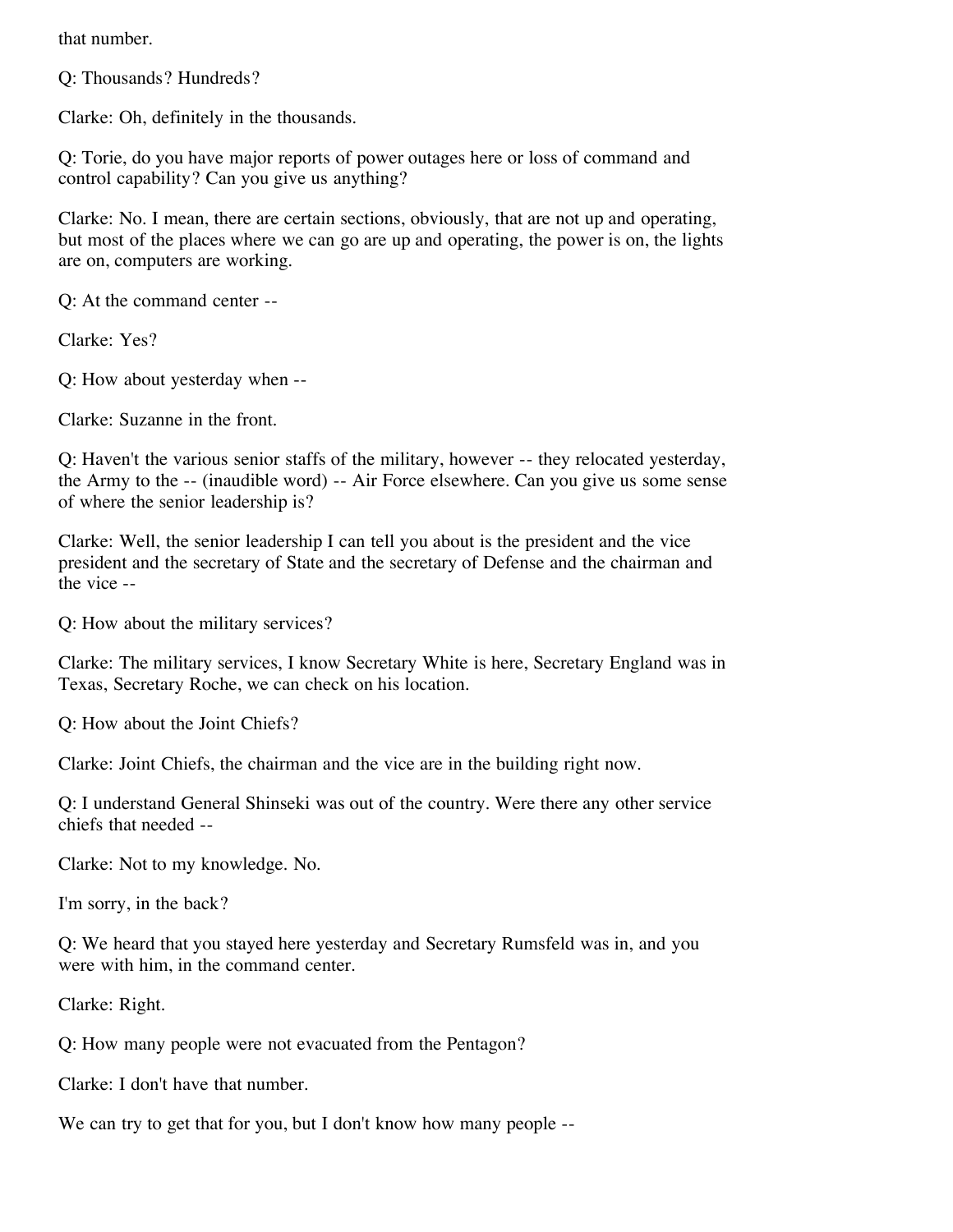Q: A small core of essential people stayed?

Clarke: Boy! Everybody's essential. In the NMCC, in the National Military Command Center, throughout the day it ranged from, you know, five or six dozen to probably 150, 200 at any given time.

Yeah.

Q: You don't have an idea of when you're going to be speaking to us again today: for example, who else might be coming down to talk to us for any reason? Do you --

Clarke: Right now we're really taking it hour by hour. As I said, we're trying to work with the services, work with the military to see what they could do in terms of briefing you on the civil support, because that is very important. We're taking it hour by hour. We'll do the same with the secretary as well.

Q: Do you have any idea when you'll be able to give us some kind of figure on how many people were in that part of the building, all that should have been or were scheduled to be? Do you have --

Clarke: I don't want to give you a deadline that I don't know if we can meet, Charlie. But we'll work on it.

Okay.

Q: Could you give us your personal impressions of yesterday? You're new here, and this is obviously an unprecedented act. I mean, you were down in the NMCC while it was operating, probably for the first time. What did you see, hear, smell, what did you feel like what was the mood down there?

Clarke: The people were just absolutely amazing. I mean, the response was incredible. People got to the business at hand, got to work and took all the appropriate actions quickly, efficiently. It was truly remarkable. I told the story yesterday about Captain Liebner. That is just one example of the kind of efforts people have been putting forward. Admiral Quigley and I were talking this morning. I think this morning is when it begun to sink in to people just what happened and how huge the impact has been, and the loss of life, which is just incredible. Yesterday everyone was so consumed with dealing with the situation at hand and taking all the appropriate steps you didn't have too much time to actually think about what had happened. And certainly today it has begun to sunk -- sink it.

Q: Torie, one housekeeping thing.

Clarke: Sure.

Q: Around that side of the building where the fire is and where the fire fighting's going on, I would appreciate it if you could intercede on behalf of the FBI to make sure reporters are allowed into a certain area there and allowed access in there so -- and not being threatened or, in fact, handcuffed and dragged away, that reporters do have an area close to the action where they won't necessarily interfere with things. But I - would you --

Clarke: Absolutely. You know, as I tried to say at the beginning of this, we understand and appreciate what you're trying to do. Understand and appreciate just how difficult this all is.